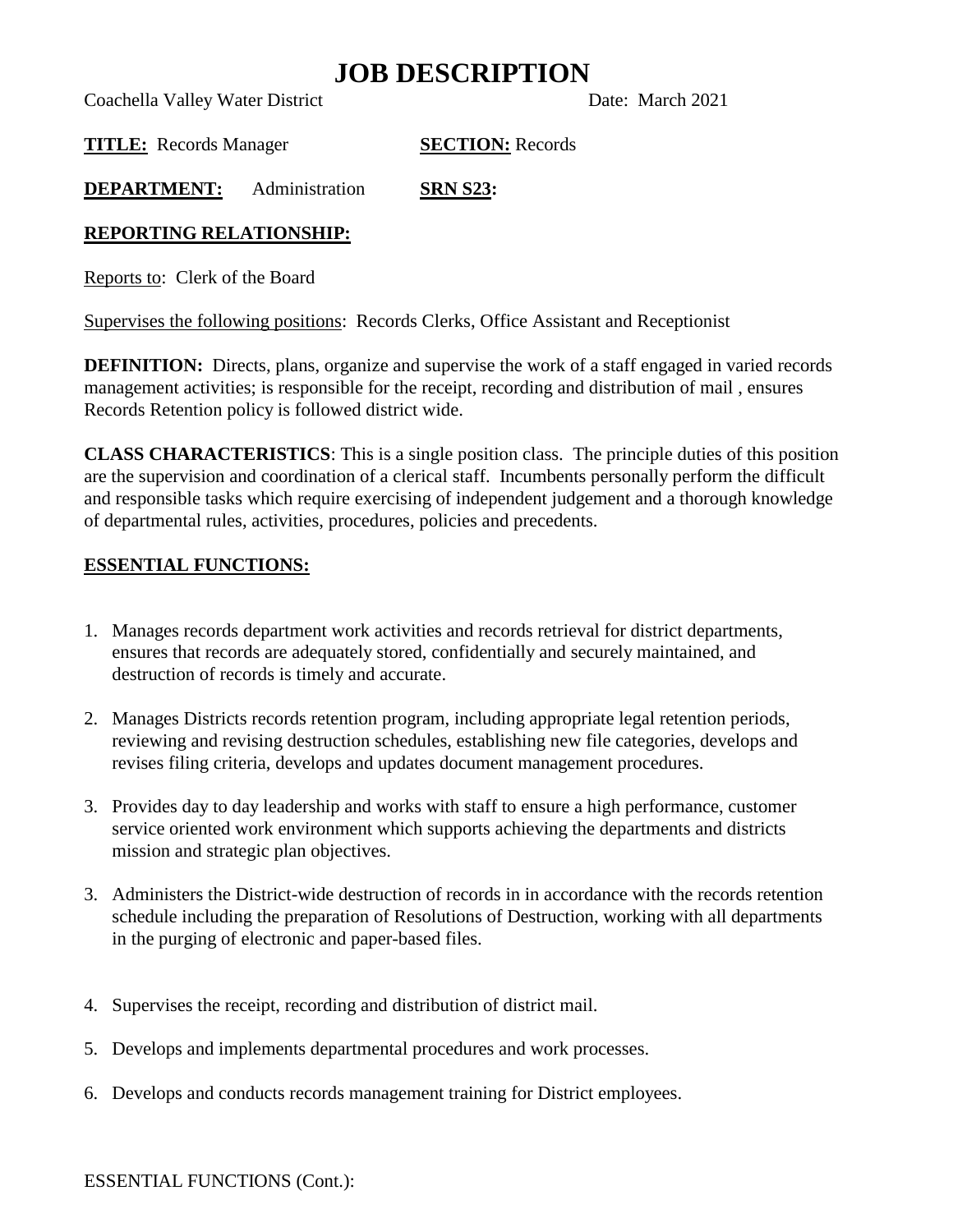## **JOB DESCRIPTION**

- 7. Checks letters, reports, records, and other data for accuracy, completeness and compliance with established standards.
- 8. Compiles payroll records.
- 9. Evaluates and participates in the selection of new equipment.
- 10. Participates in the process of hiring Records Clerks, provides training and evaluates performance and works with employees to correct deficiencies.
- 11. Prepares annual budget for Records management department and monitors expenditures.
- 12. Serves on various committees and sub-committees.
- 13. Monitors and oversees the funding for the District's mailing expenses.
- 14. Oversees and manages the Copy Center Mailroom.
- 15. Personally performs the more difficult assignments.

### **MINIMUM QUALIFICATIONS:**

License or Certificates: Valid California Operators license issued by the State Department of Motor Vehicles. Department of Motor Vehicles driving record may influence employment or classification.

#### **AND**

Certification as a Records Manager CRM is desired.

Experience: Any combination of training and experience which would likely provide the required knowledge and abilities is qualifying. A typical way to obtain this would be to have five years of increasingly responsible experience and/or two years of supervision experience.

| Knowledge of: | -Procedures and legal requirements necessary to maintain, archive, preserve<br>district records.                                                    |
|---------------|-----------------------------------------------------------------------------------------------------------------------------------------------------|
|               | -local, state and federal laws relating to records retention requirements for a                                                                     |
|               | wide variety of documents<br>-general functions of the district as it relates to records                                                            |
|               | -Procedures, specific rules and precedents of the departments together with the<br>ability to apply them with good judgement in a variety of cases. |
|               | -Pertinent policies and procedures of the district.                                                                                                 |
|               | -Principles of supervision and training.                                                                                                            |
|               | -Modern filing methods.                                                                                                                             |
|               | - correct English usage, including spelling, grammar and punctuation                                                                                |
|               | - Principals and practices of supervision, performance evaluation and training                                                                      |
|               | -Public Records Act                                                                                                                                 |
|               | -Budget preparation.                                                                                                                                |
|               | -Common office equipment and computer operation.                                                                                                    |
|               |                                                                                                                                                     |